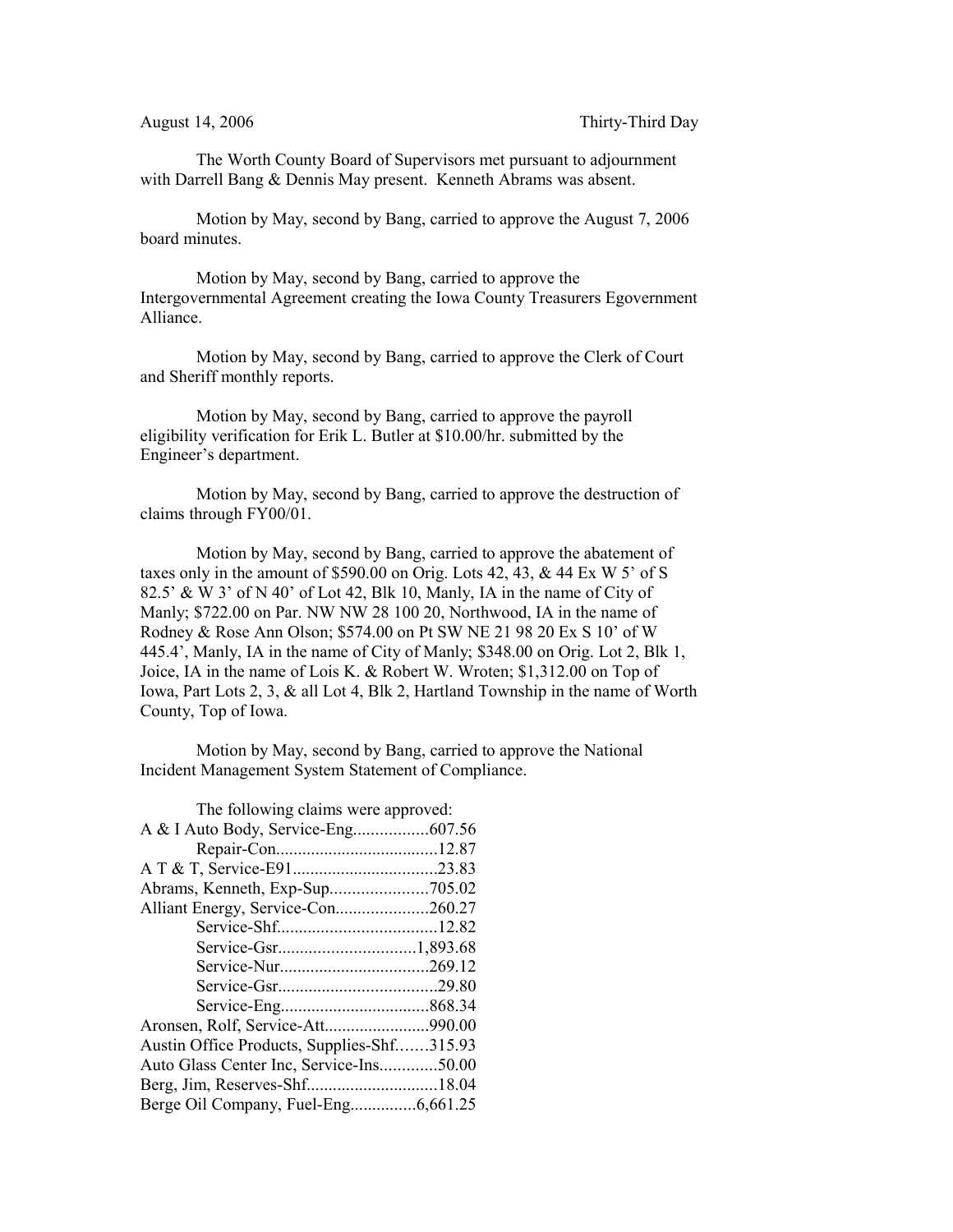| Berge, Barbara, Exp-Aud10.93                                                    |  |
|---------------------------------------------------------------------------------|--|
| Bowman Barnes Group, Parts-Eng1,001.39                                          |  |
|                                                                                 |  |
|                                                                                 |  |
| C J Cooper & Associates, Testing-Eng30.00                                       |  |
| Carpenter Uniform Co, Supplies-Shf184.11                                        |  |
| Carquest Auto Parts, Supplies-Nur14.90                                          |  |
|                                                                                 |  |
|                                                                                 |  |
| Central Lock & Key Inc, Supplies-Ema87.20                                       |  |
|                                                                                 |  |
| City of Kensett, Service-Eng41.50                                               |  |
| City of Manly, Service-Eng22.50                                                 |  |
| City of Northwood, Service-Nur17.00                                             |  |
|                                                                                 |  |
|                                                                                 |  |
|                                                                                 |  |
| Clark, Kay, Mileage-Aud23.25                                                    |  |
| Com-Tec Land Mobile, Equip-Shf1,650.14                                          |  |
| Consumer Empowerment, Edu-Mha375.00                                             |  |
| County Binders Inc, Service-Rec7,700.00                                         |  |
| County Case Management, Dues-Mha198.00                                          |  |
| D & L Equipment, Repairs-Eng1,281.06                                            |  |
| Dave Bartels, Well Closure-Nur199.02                                            |  |
| Dave Syverson Ford Truck, Parts-Eng47.26                                        |  |
| Dell Marketing, Cap Outlay-It/Gis3,846.09                                       |  |
| Dept of Human Services, Serv-Mha1,711.87                                        |  |
| Dex Media East, Service-Con13.94                                                |  |
| Diamond Mowers Inc, Parts-Eng14.30                                              |  |
|                                                                                 |  |
| District II Recorders, Dues-Rec10.00<br>Duncan Heights Inc, Service-Mha4,034.22 |  |
| Earthlink Inc, Service-Nur167.40                                                |  |
|                                                                                 |  |
|                                                                                 |  |
| Electronic Engineering, Service-Ema15.00                                        |  |
|                                                                                 |  |
|                                                                                 |  |
|                                                                                 |  |
| Electronic Specialties, Service-Eng110.00                                       |  |
| Ethington, Nancy, Mileage-Mha196.80                                             |  |
| Fairprint Graphic, Supplies282.46                                               |  |
| Fallgatter's Market, Supplies-Nur157.73                                         |  |
|                                                                                 |  |
|                                                                                 |  |
| Ferden, Eugene, Meeting-Vaf59.84                                                |  |
| Ferley, Paul, Meeting-Vaf50.00                                                  |  |
| Fisher, Jane, Mileage-Mha28.70                                                  |  |
| Floyd & Leonard Auto, Repairs-Eng258.07                                         |  |
| Greens Keepers Lawn Care, Serv-Con625.00                                        |  |
| Greve Law Office, Copies-Att157.50                                              |  |
|                                                                                 |  |
|                                                                                 |  |
|                                                                                 |  |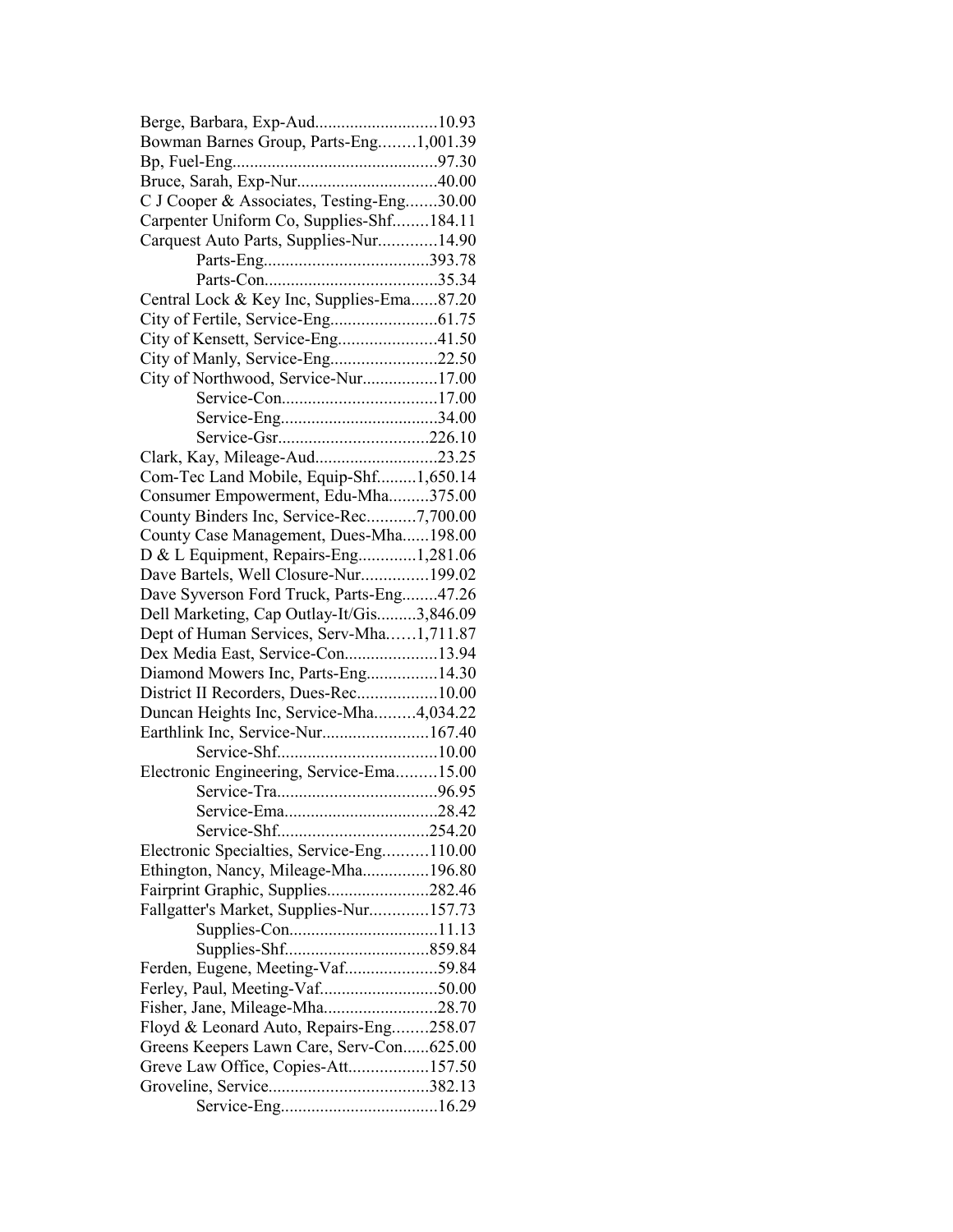| Grp & Associates, Supplies-Nur26.00         |  |
|---------------------------------------------|--|
| H & H Food Service, Service-Shf582.57       |  |
| Hackbart, Philip E., Meeting-Vaf59.84       |  |
| Hanson, Jake, Mileage-Trs115.62             |  |
| Healthworks, Testing-Eng20.00               |  |
| Heartland Power Coop, Service-Eng26.00      |  |
|                                             |  |
| Hendrikson, Joy, Exp-Wec274.78              |  |
| Henry M. Adkins & Son, Equip-Cap420.51      |  |
| Huber Supply Co, Supplies-Eng87.86          |  |
| Hygienic Laboratory Acct, Serv-Nur612.00    |  |
| Interstate Motor Trucks, Parts-Eng26.59     |  |
|                                             |  |
| Iowa Division of Labor, Boiler-Gsr170.00    |  |
| Iowa Prison Industries, Postage-Shf6.73     |  |
| Iowa State University, Edu-Aud75.00         |  |
|                                             |  |
| Jakobson Drug, Meds-Shf253.82               |  |
| Jensen, Bobbie, Mileage-Mha162.36           |  |
| Kenison, Elizabeth, Mileage-Rec138.64       |  |
| Konica Minolta Business, Service-Nur57.24   |  |
| L R Falk Const Co, Rock-Eng16,074.86        |  |
| Larson Printing Company, Printing-Gsr91.05  |  |
| Law Enforcement Systems, Supp-Con62.00      |  |
| Lawson Products Inc, Parts-Con280.63        |  |
| Leverson, Albin, Well Rehab-San600.00       |  |
| Loken, Sue, Rent-Soc200.00                  |  |
|                                             |  |
|                                             |  |
| Low's Standard, Fuel-Asr104.74              |  |
| Mainstay Systems Inc, Service-Shf9,440.00   |  |
| Manly Junction Signal, Service-Sup331.38    |  |
|                                             |  |
|                                             |  |
| Marshall & Swift Inc, Supplies-Gsr11.86     |  |
|                                             |  |
|                                             |  |
| Martin Marietta Aggregat, Rock-Con18.44     |  |
| Mason City Business, Service-Shf98.88       |  |
| Mason City Clinic, Service-Chm519.00        |  |
| May, Dennis, Mileage-Sup51.66               |  |
| Mechem, Elsie L, Mileage-Mha121.42          |  |
|                                             |  |
|                                             |  |
| Medline Industries Inc., Supplies-Nur147.29 |  |
| Mental Health Center, Service-Mha2,517.76   |  |
| Mercy Medical Center, Service-Nur150.00     |  |
| Metal Culverts Inc, Culverts-Eng6,046.19    |  |
| Mi-B & J Water, Service-Shf10.00            |  |
| Midland Equipment, Parts-Eng10.00           |  |
| Midwest Wireless, Service-Nur75.70          |  |
|                                             |  |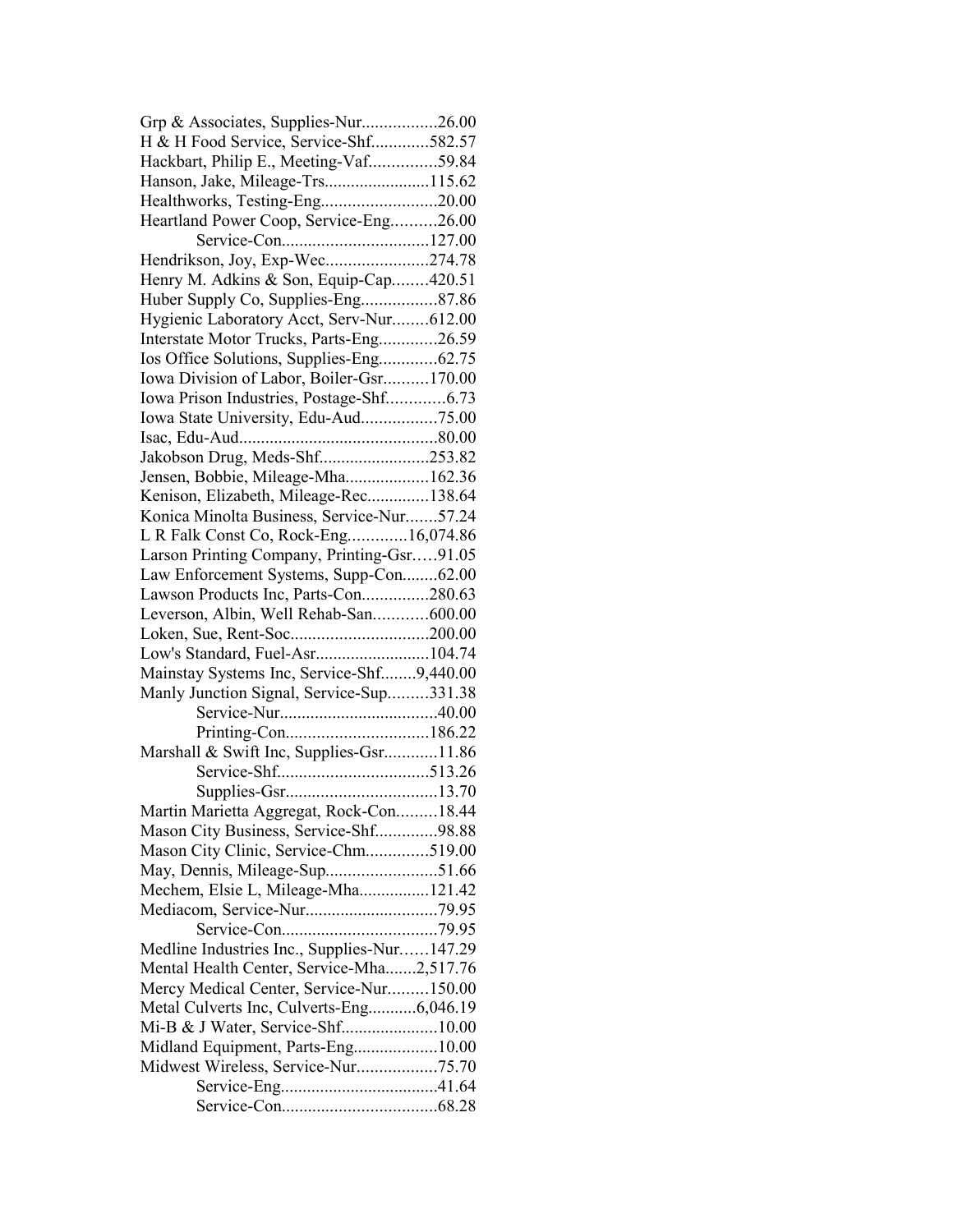| Service-Mha126.48                           |  |
|---------------------------------------------|--|
|                                             |  |
| Mike's Automotive, Service-Nur170.43        |  |
| Mireles, Jessie, Mileage-Mha405.90          |  |
| Mireles, Sandra, Mileage-Mha473.55          |  |
| Missal Insurance, Well Closure-San200.00    |  |
| Mitchell Co Care, Service-Mha2,790.00       |  |
| Mitchell Co Sheriff, Board-Shf4,200.00      |  |
|                                             |  |
| Murphy Management Serv, Rent-Soc320.00      |  |
| Napa Auto Parts, Parts-Eng70.77             |  |
| Next Generation Technolo, Serv-Mha93.50     |  |
| Northwood Ag Products, Chem-Con524.40       |  |
| Northwood Anchor, Service-Nur54.00          |  |
|                                             |  |
| Northwood Co-Op Elevator, Corn-Con20.47     |  |
| Northwood Electric Inc, Repairs-Eng1,393.99 |  |
| Northwood Equip Inc, Parts-Con93.72         |  |
|                                             |  |
| Northwood Lumber Co, Supplies-Ema34.44      |  |
|                                             |  |
| Northwood Motor Co, Service-Tra174.68       |  |
|                                             |  |
|                                             |  |
| Northwood Sanitation, Service-Gsr105.00     |  |
| Northwood True Value, Supplies-Nur85.94     |  |
|                                             |  |
|                                             |  |
|                                             |  |
| Northwood Welding, Repairs-Eng67.72         |  |
|                                             |  |
| Northwoods State Bank, Transport-Shf88.88   |  |
| Olsen Implement Co, Parts-Eng509.39         |  |
| Omb Police Supply, Supplies-Shf59.98        |  |
| Opportunity Village, Service-Mha1,066.20    |  |
| Orkin Pest Control, Service-Shf554.69       |  |
|                                             |  |
| Prairie Ridge, Service-Chm754.25            |  |
| Printing Services Inc, Supplies-Dap135.69   |  |
| Pronto Market, Fuel-Eng15.00                |  |
| Quam, Wyatt, Reserves-Shf18.86              |  |
| Quill Corporation, Supplies-Nur127.70       |  |
|                                             |  |
|                                             |  |
|                                             |  |
| Ram System Ltd, Service-Nur480.00           |  |
| Randall Transit Mix, Rock-Con2,249.74       |  |
| Rosenberg, Marlin, Well Closure-San200.00   |  |
| Schickel, Candila, Service-Chm50.00         |  |
|                                             |  |
| Simplex/Grinnell, Maint-Gsr498.00           |  |
|                                             |  |